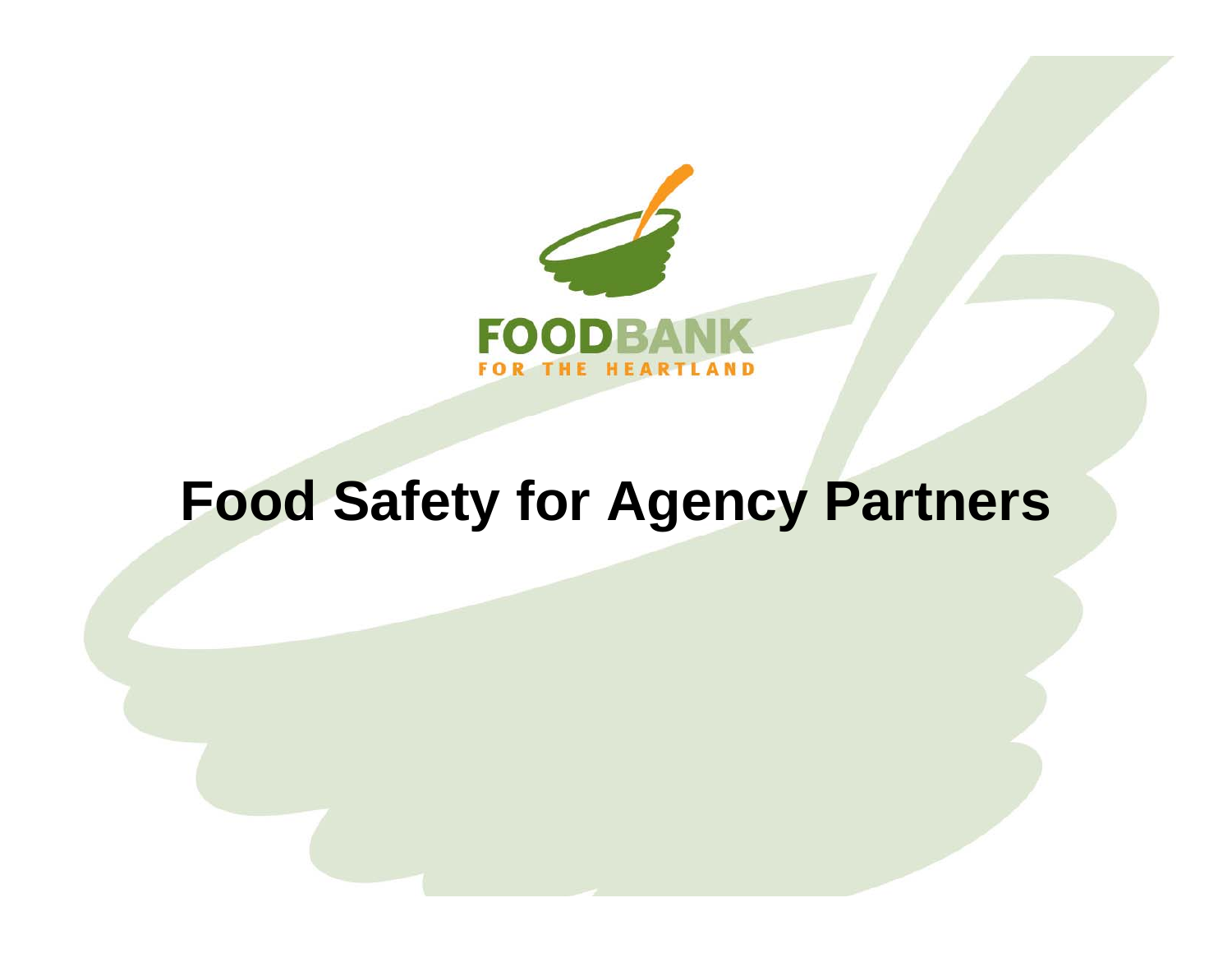

Once you have completed the 16 question assessment, please return the pages with questions 1-16 as well as the final page with your printed and signed name to Food Bank for the Heartland. This will satisfy your food safety requirement.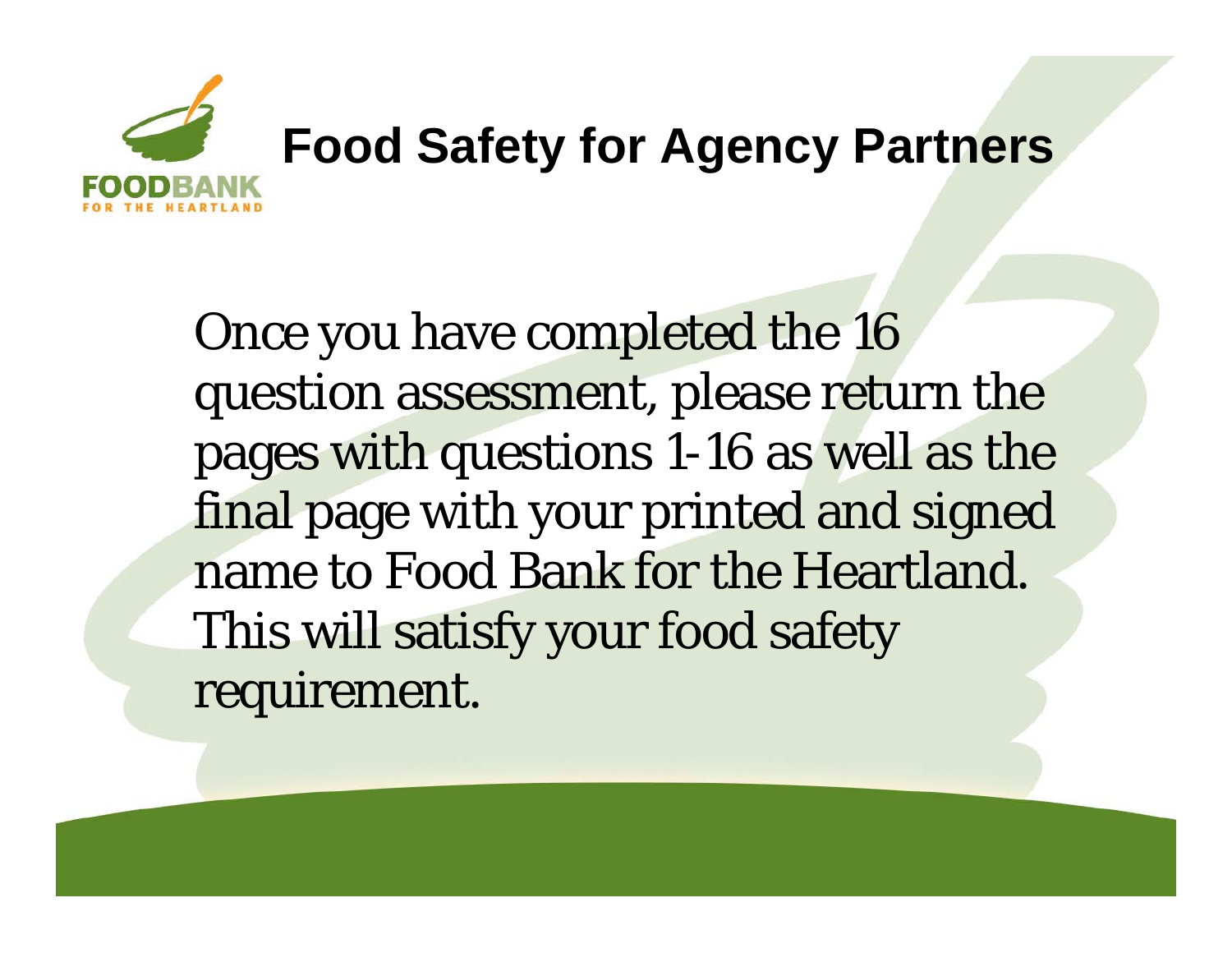

Food Bank for the Heartland re quires Food Safety Training for all agency partners. Proper Food Safety can help prevent food borne illness.

This PowerPoint will walk you through some Food Safety Tips and you can complete an assessment after the presentation.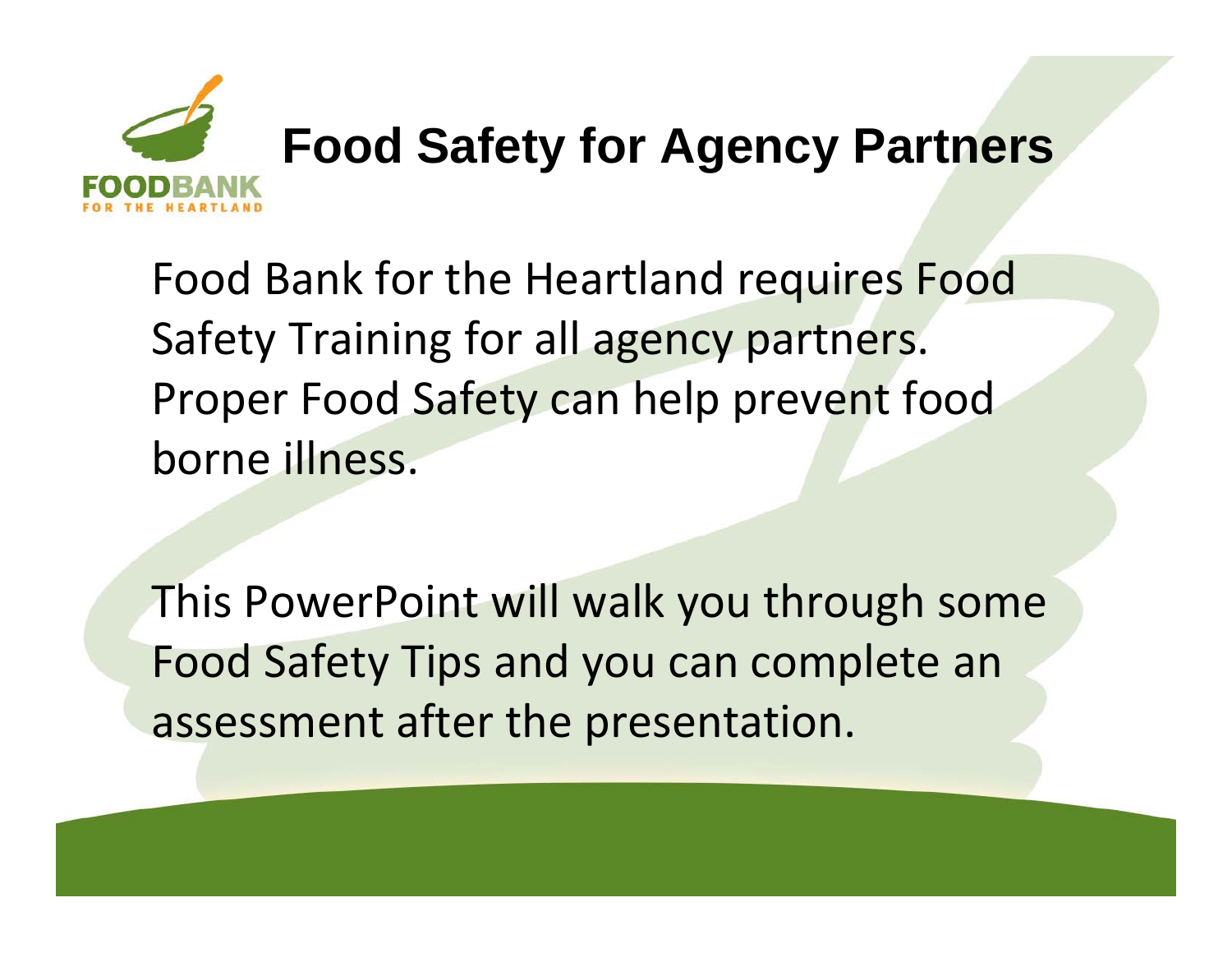

#### **Personal Hygiene**

- ٠ Wash your hands frequently
	- **E** Especially after eating, drinking, smoking, touching your face, nose, ears, hair, handling waste, using the restroom, coughing or sneezing, etc.
	- Use hot water, liquid soap, and disposable paper towels. You should scrub your hands and arms for at least 10-15 seconds
- $\blacksquare$  Jewelry, watches, nail polish, false fingernails should not be worn when handling food
- **URGE 19 Wash hands after handling raw foods** (uncooked meat, poultry, eggs, produce, etc.) and before handling cooked foods
- Wear gloves if required
- Ξ Wear aprons if required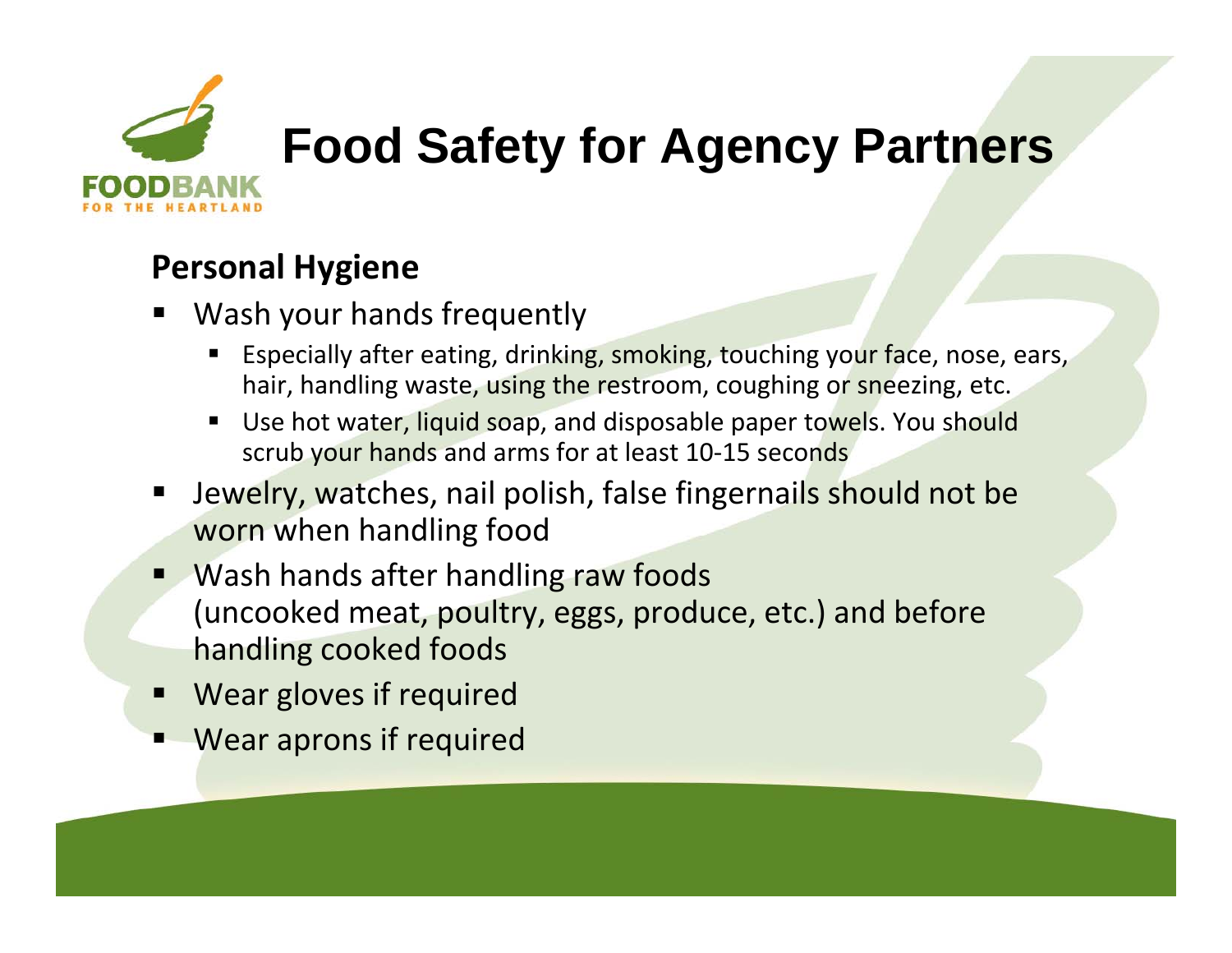

#### **Receipt of Food**

- Check all food that you receive
- **EXA** Canned food must be labeled and not have:
	- **Swollen ends**
	- **Leaks**
	- **Seal problems**
	- **Example 1 Lids that are popped**
	- **E** Major dents
	- **Rust**
	- *When in doubt, throw it out!*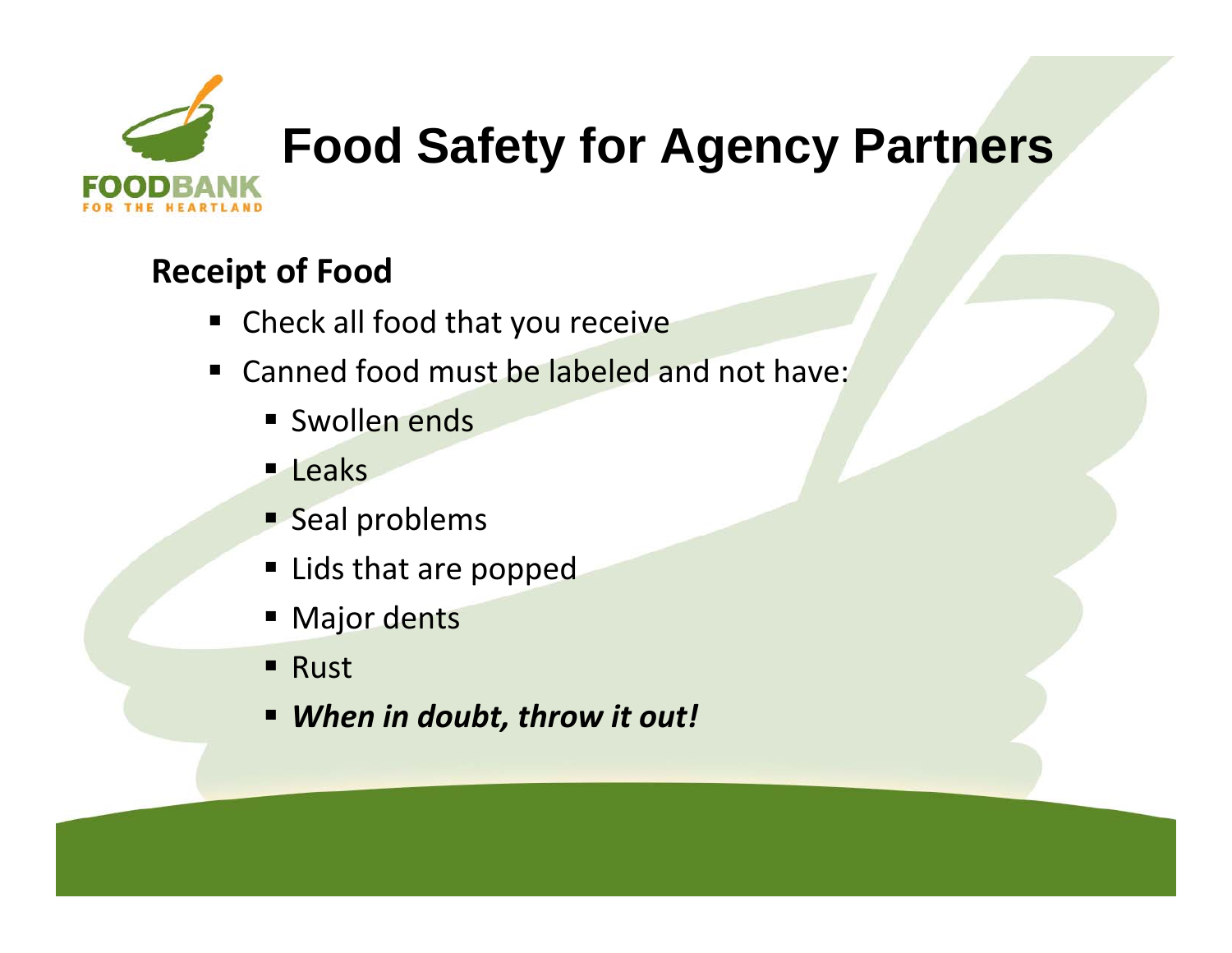

#### **Receipt of Food**

- $\blacksquare$ A **"sell ‐by"** date tells the store how long to display the product for sale. You should buy the product before the date expires.
- A **"Best if used by (or before) "** date is a recommendation to help you get the best quality or flavor. It is not meant as a purchase or safety date.
- **A "Use-by"** date is the last date recommended for the use of the product at peak quality. The product's manufacturer determines this date.
- Do not distribute baby food and formula after it has expired.
- $\blacksquare$ **Please reference the Food Keeper Guide for any questions about** dates (available on our website).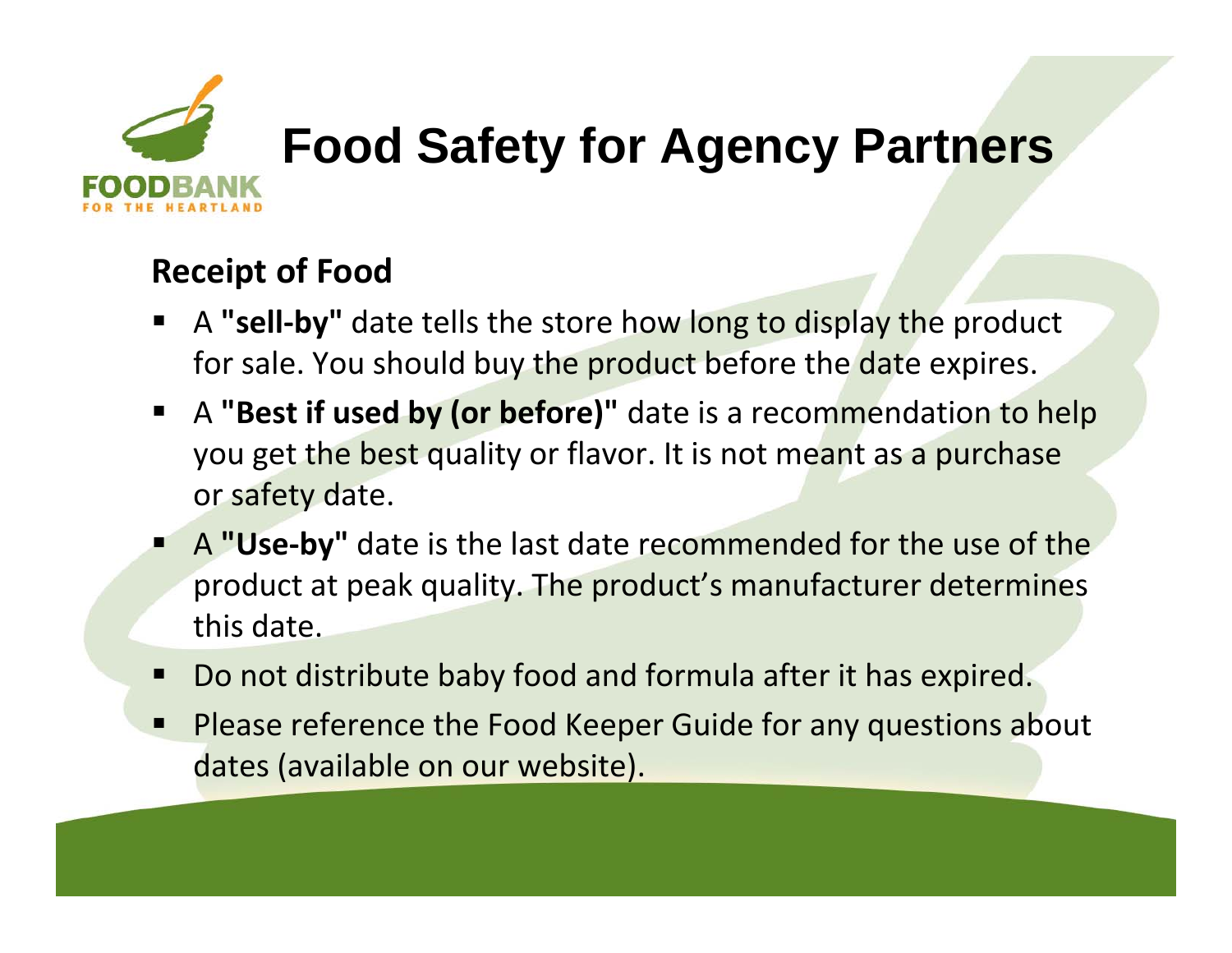

#### **Storage**

- $\blacksquare$ **EXA** Rotate food to ensure that the oldest food is used first. First In, First Out (FIFO).
- **Example 2 Check the shelf life of food.**
- Store food and supplies properly:
	- **Store at least 6 inches off the floor.**
	- **Store at least 4 inches away from the wall.**
- Store food at the proper temperature.
- $\blacksquare$ Store food separate from sanitation, maintenance, and consumer chemicals.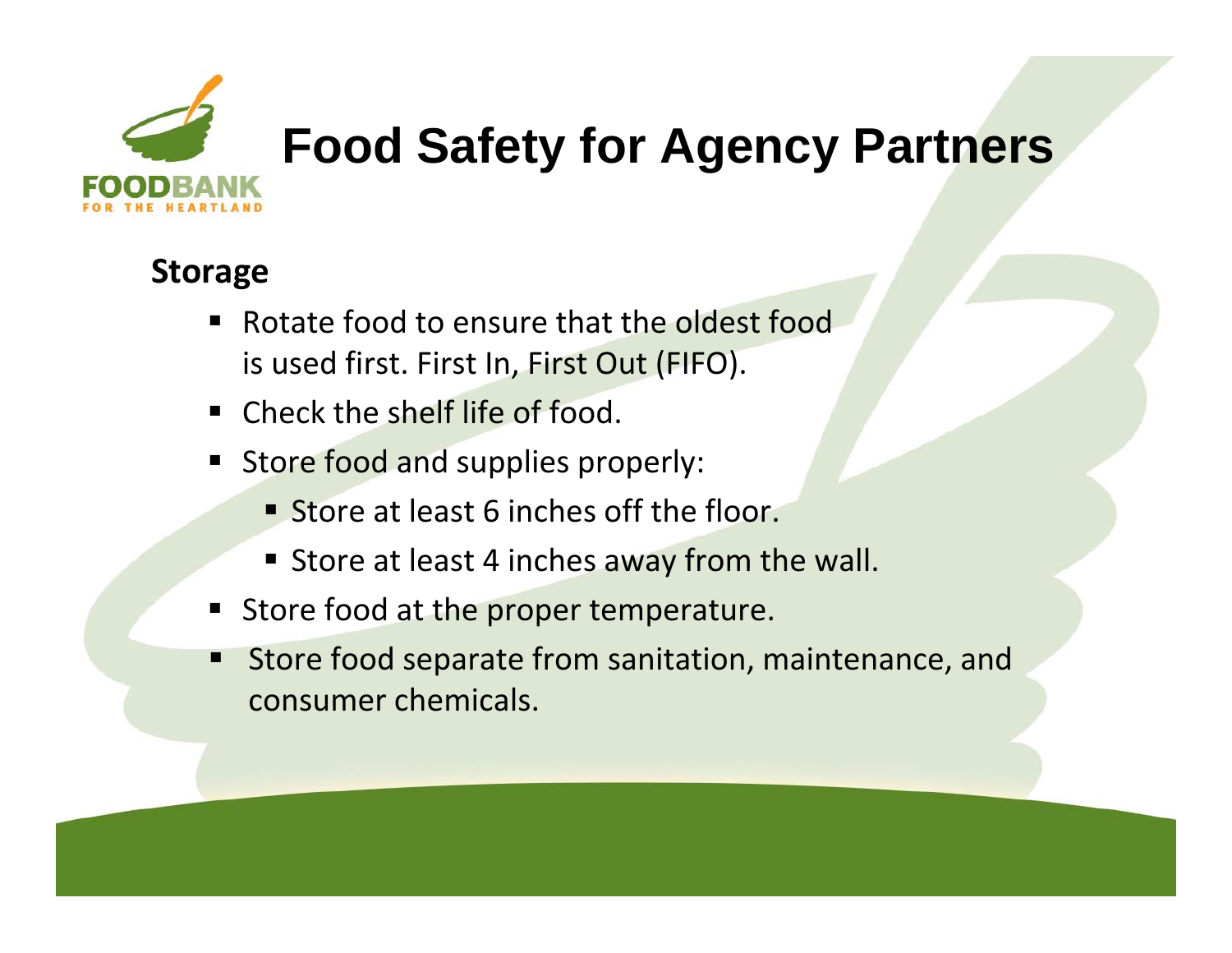

#### **Cross ‐Contamination**

- ٠ ■ Prevent cross-contamination when storing and handling food.
- $\blacksquare$ ■ When cross-contamination occurs, report it.
- $\blacksquare$ ■ Cross-contamination with allergens is serious: Allergens include wheat, soy, milk, egg, peanuts, tree nuts, fish, and shellfish.

Types of common contaminants include:

- Ξ Physical**:** Wood, metal, glass, paint chips, hair, etc.
- $\blacksquare$  Chemical: Cleaning chemicals, maintenance chemicals, pesticides, etc.
- П Biological: Microorganisms, insects, rodents, birds, etc.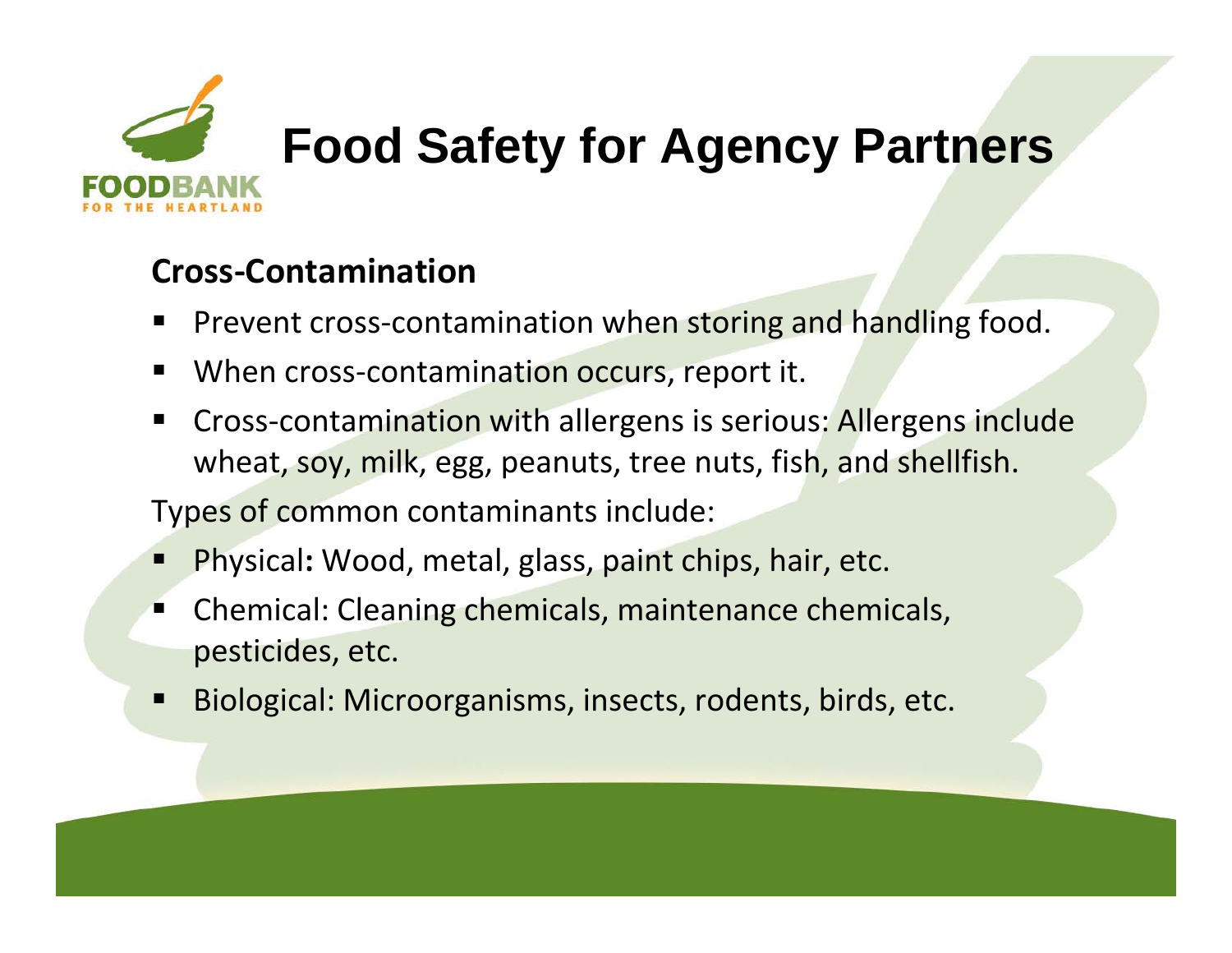

#### **Controlling Time and Temperature**

- ٠ ■ Each Refrigerator and Freezer should contain a thermometer.
- $\blacksquare$  Document temperature readings for your refrigerators and freezers dail y.
- $\blacksquare$ **Food Bank for the Heartland has temperature logs available.** 
	- **Store and transport refrigerated foods at 41°F, or less.**
	- **Store and transport frozen foods at 0** °°F, or less.

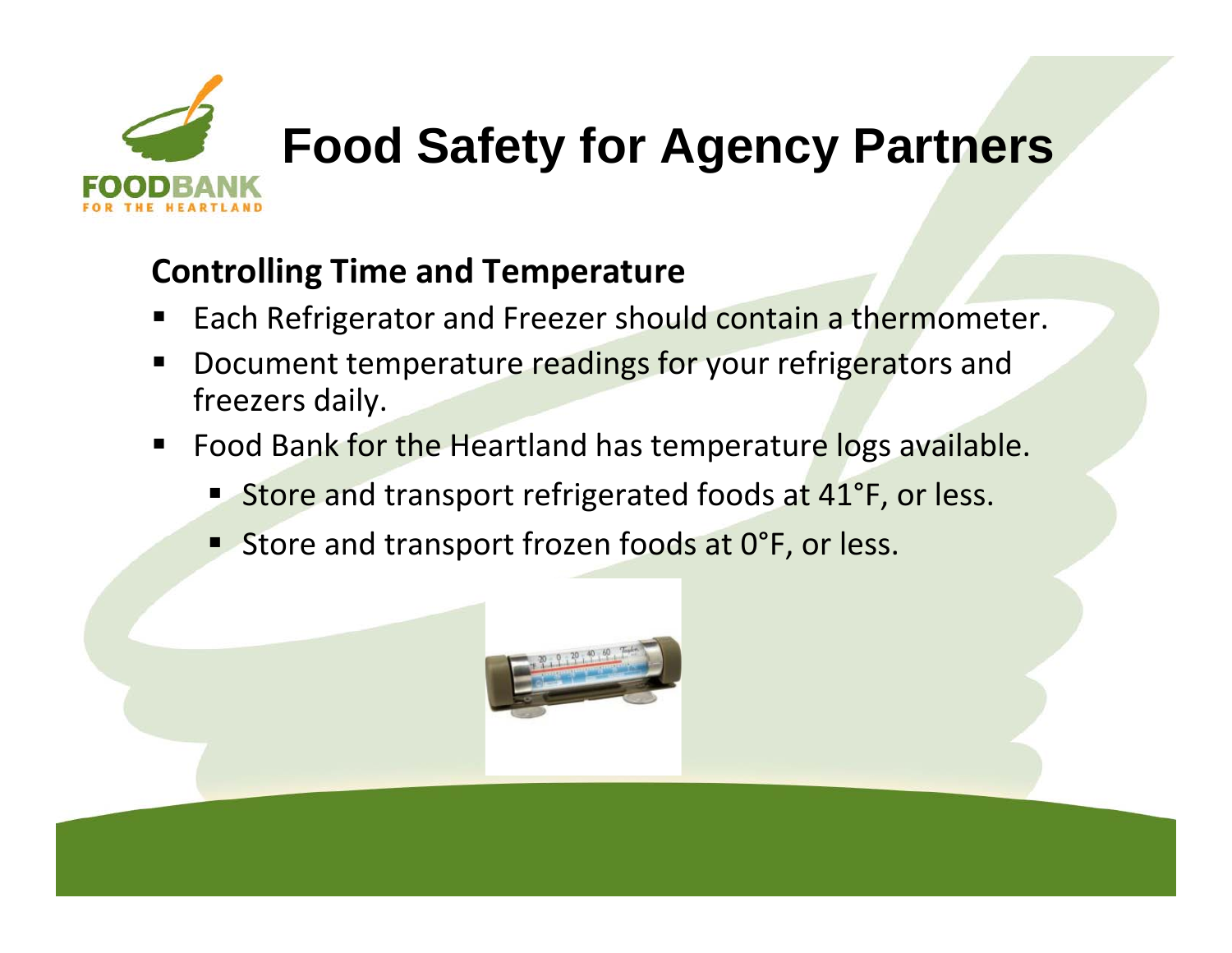

#### **Controlling Time and Temperature**

- ٠ **• Check the temperature of food and storage areas with verified** thermometers.
- $\blacksquare$ ■ Thaw frozen foods at 41° °F, and never at room temperature. Food may also be thawed by using a microwave oven, or under running cold water.
- Keep hot food at 135° °F (57°C) or higher.
- ■∠ ■ Keep cold food at 41°  $\degree$ F (5 $\degree$ C) or lower.
- Keep frozen food frozen.
- $\blacksquare$  Separate raw and cooked foods in refrigerators. Raw meat should be stored below other foods.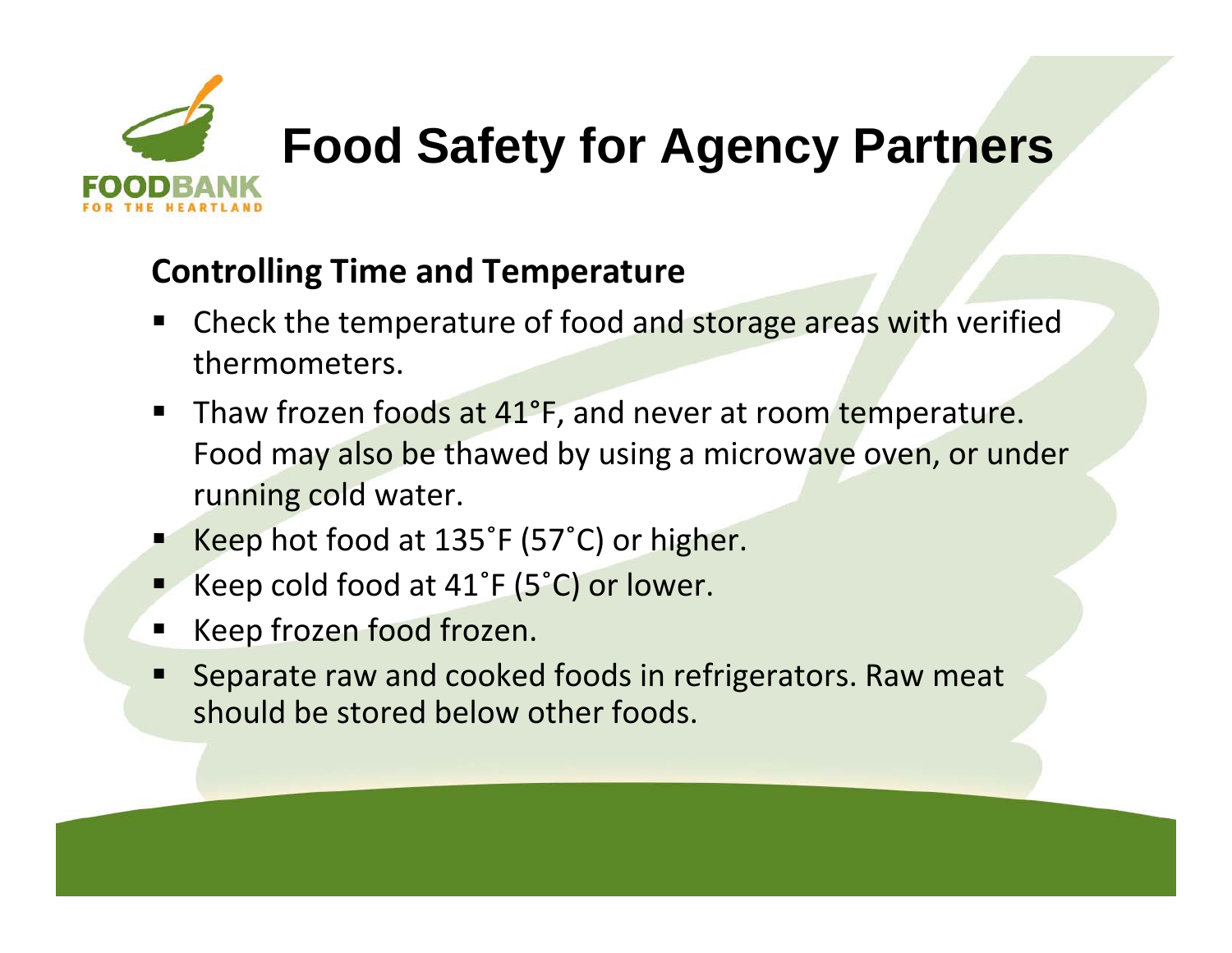

#### **Cleaning and Sanitizing**

- ٠ ■ To properly clean you should:
	- **Clean the surface, rinse the surface, sanitize the surface,** and allow to air-dry
	- **Surfaces should be cleaned and sanitized each time you use** them
- Ξ ■ For non-porous surfaces:
	- You can make a simple sanitizer by combining 1 tablespoon of household bleach with 1 gallon of water
- **For porous surfaces** 
	- $\blacksquare$ 3 tablespoons of bleach with 1 gallon of water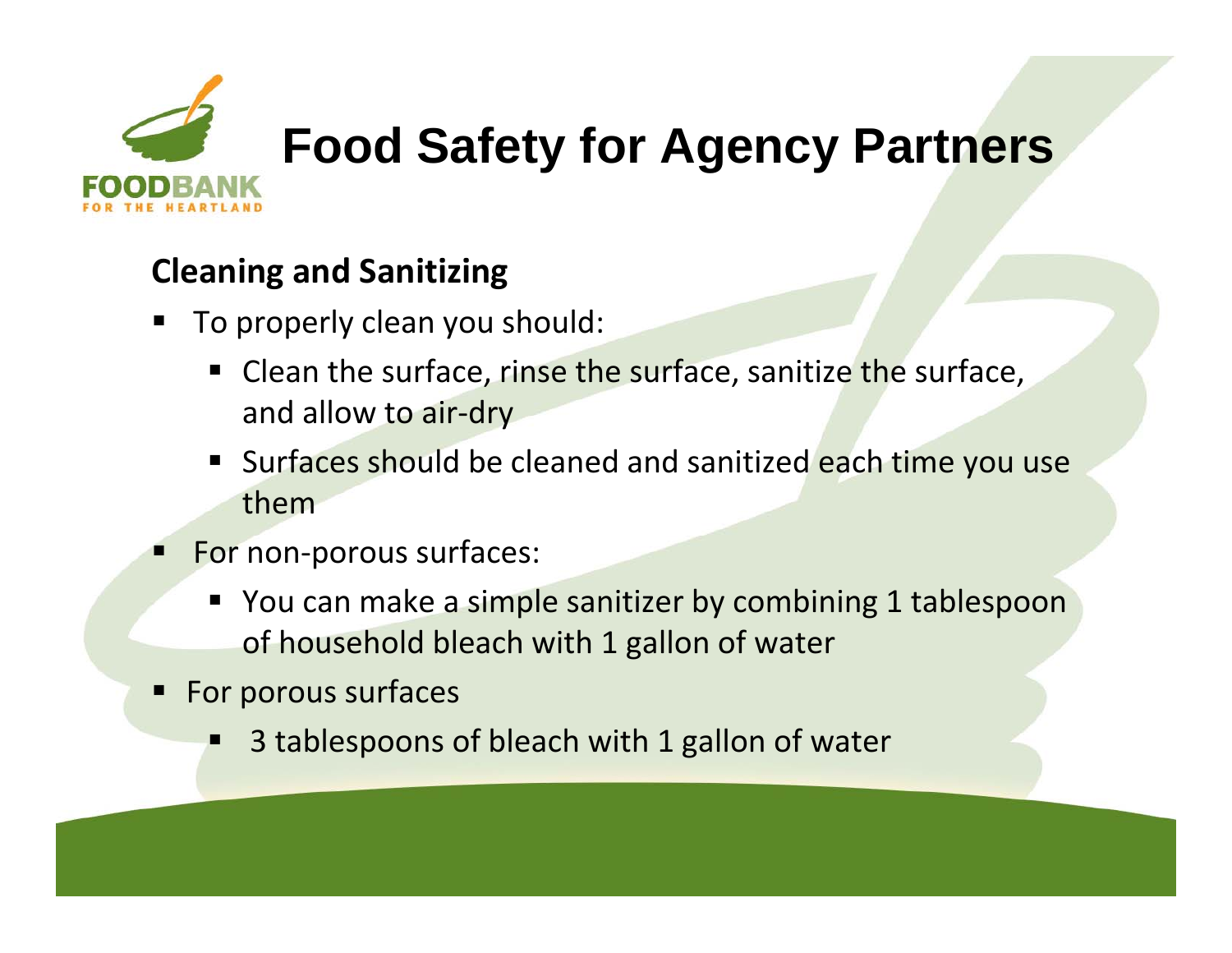

#### **Pest Control**

- ٠ **Preventative Maintenance is the key to keeping your area pest** free.
- $\blacksquare$ **The food storage area should be kept clean and free of debris.**
- $\blacksquare$ **Ensure that all stored products are sealed properly.**
- $\blacksquare$  Inspect the food storage area every 30 days for signs of pest infestation. We recommend that you document findings.
- Ξ ■ Work with a licensed Pest Control company to eliminate any pests.
	- Inspect stored products to ensure that no damage or infestation has occurred once evidence of pest infestation has been determined. Discard any damaged products.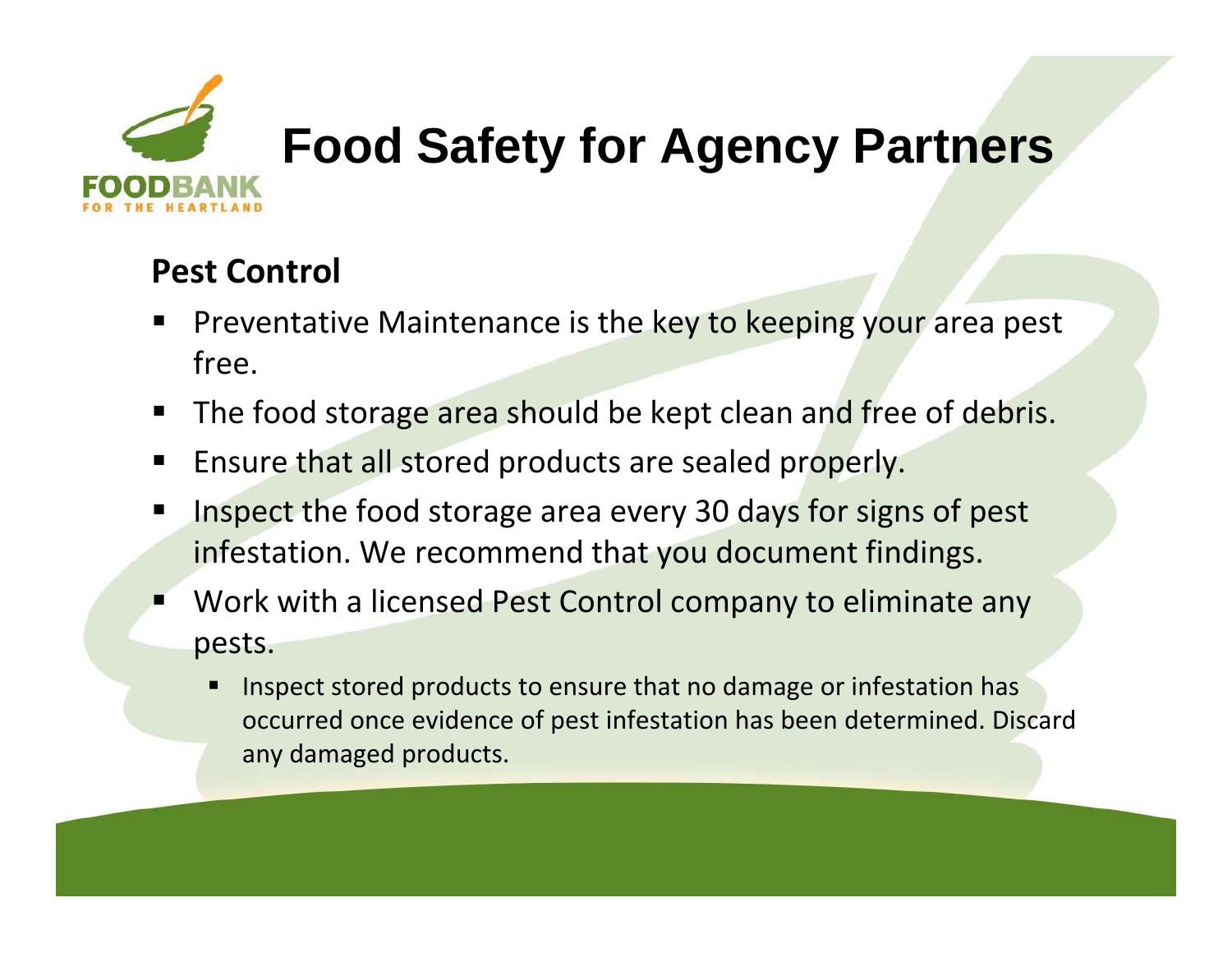

#### **Final Thoughts: Make sure……**

- **Theory Arts Propel Service Service Propel is verted Propel Figure Propel Service Propel Service Propel Service Propel Service Propel Service Propel Service Propel Service Propel Service Propel Service Propel Service P**
- Food is prepared and handled in a safe manner
- **The food you receive is safe and stored properly**
- You are being proactive to prevent cross contamination
- **Theore Thermometers in refrigerators and freezers and Freezers and Freezers and Fragment Struct** you check and log temperatures daily
- All food handling equipment and all surfaces are clean and sanitized after each use
- **Preventative pest control is being practiced**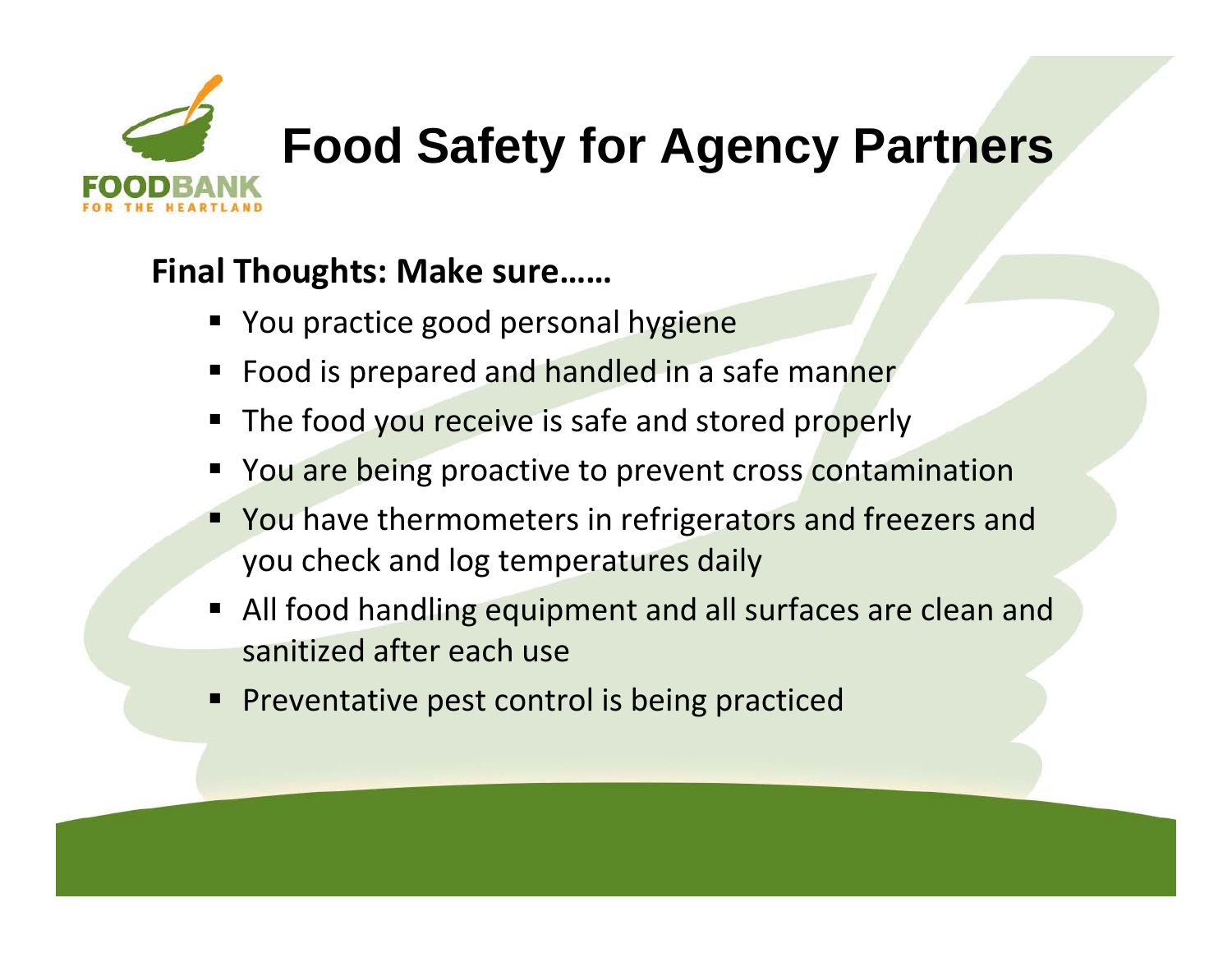

Assessment: Please answer true or false

- $1.$ t is ok to store shampoo above food if the shampoo is stored \_\_\_\_\_
- 2. You should wash your hands after you take out the trash \_\_\_\_\_
- 3. Cross-contamination occurs when a pathogen is t<mark>ran</mark>sferred from one surface to another \_\_\_\_
- 4. The correct steps to clean and sanitize are: rinse and sanitize \_\_\_\_
- 5.. You do not need to wash your hands after taking a smoke break  $\sim$
- 6. Food should be stored 4 inches off the floor \_\_\_\_
- 7. The oldest food should be given out first \_\_\_\_\_
- 8. Surfaces should be cleaned and sanitized once a day \_\_\_\_\_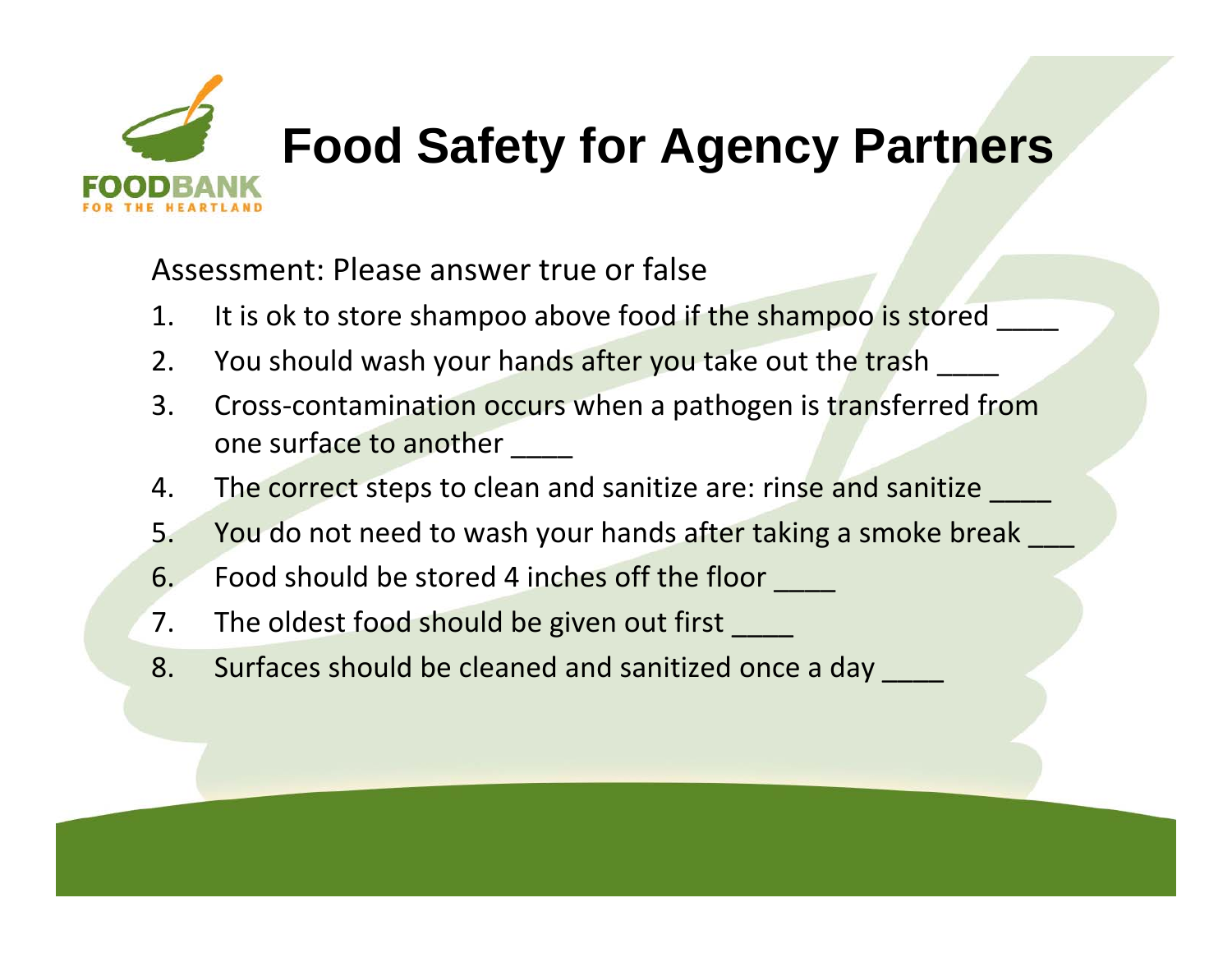

Assessment: Please answer true or false

- 9. Hot foods should be kept at a minimum temperature of 120 degrees F \_\_\_\_
- 10. Refrigerators should be kept at 41 degrees F or below  $\sim$
- 11. The food storage area should be kept free of debris to prevent pest infestation \_\_\_\_\_
- 12. Baby food can be distributed after the expiration date \_\_\_\_\_
- **1**3. Cans that are leaking should be thrown out \_\_\_\_
- 14. 2 degrees F is an acceptable temperature for a freezer  $\sim$
- 15. Food can be stored on the floor if it is in the case \_\_\_\_\_
- 16. It is ok to wash your hands with cold water \_\_\_\_\_